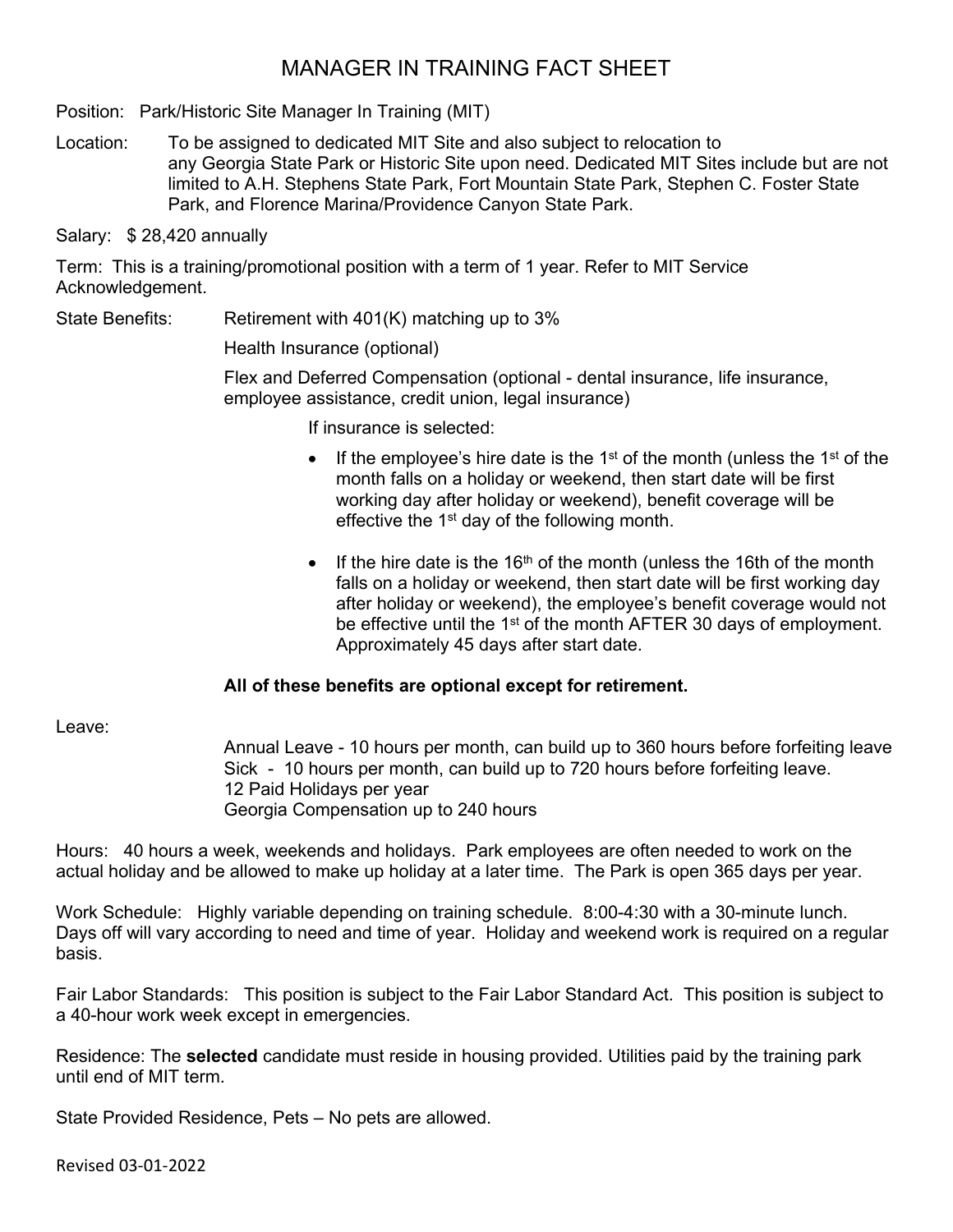Job Responsibilities: Please review performance evaluation for information Facilities- The number and type of facilities vary at each site but could include: Cottages, comfort stations, RV campsites, rest stations, walk in tent sites, picnic shelters, playgrounds, boat ramps, residences, various support buildings, beach and swimming area, trails, etc.

### **Uniform Procedure Appearance Standards from the PRHS Operating Procedures Manual O-U-2**

Subject: Uniform Appearance Standard

Effective Date: July 1, 2015

#### Procedure Statement:

As stated in PRHS Operating Procedure O-U-1, the Parks, Recreation and Historic Sites Division establishes and maintains a standard Uniform Procedure for certain personnel who are in positions involving visitor services, maintenance and security on state parks and historic sites in order that they may be more easily recognized, to improve associate safety, to increase visitor and property security, and to enhance the professionalism and esprit de corps of this specially designated group of associates.

In addition to standards for uniform items, this procedure provides a standard for the uniform appearance. Personnel who wear the uniform specified in O-U-1 will be responsible for conformity to this procedure.

Definitions:

None.

#### Procedure:

All uniformed employees shall maintain a neat, well-groomed appearance while on duty. The wearing of combinations of various articles other than those prescribed by these regulations is prohibited. Only uniforms and items prescribed herein or as issued shall be worn.

No jewelry, watch chains or similar items shall appear exposed on the uniform. Personalized belt buckles are not allowed. Chains, religious medals, watch fobs and other personal or jewelry items, if worn, may not be visible. The wearing of a wristwatch, I. D. bracelet, ring or medical alert jewelry is authorized as long as the style is sufficiently conservative to not draw attention to it. One pair of earrings in the lower ear lobe that do not dangle and are conservative is authorized for women. Any other visible body piercing is not allowed.

Approved Service Pins as described in PHRS Operating Procedure O-U-1 are allowed.

The following belt accessories are approved provided that they are conservative in style and design so that they do not draw attention to themselves: key ring holder, folding knife holster, belt first aid kit, flashlight, radio, and any other approved equipment holster for law enforcement personnel.

Undershirts shall be white V-neck or crewneck.

A black turtleneck can be worn under long sleeve shirt only.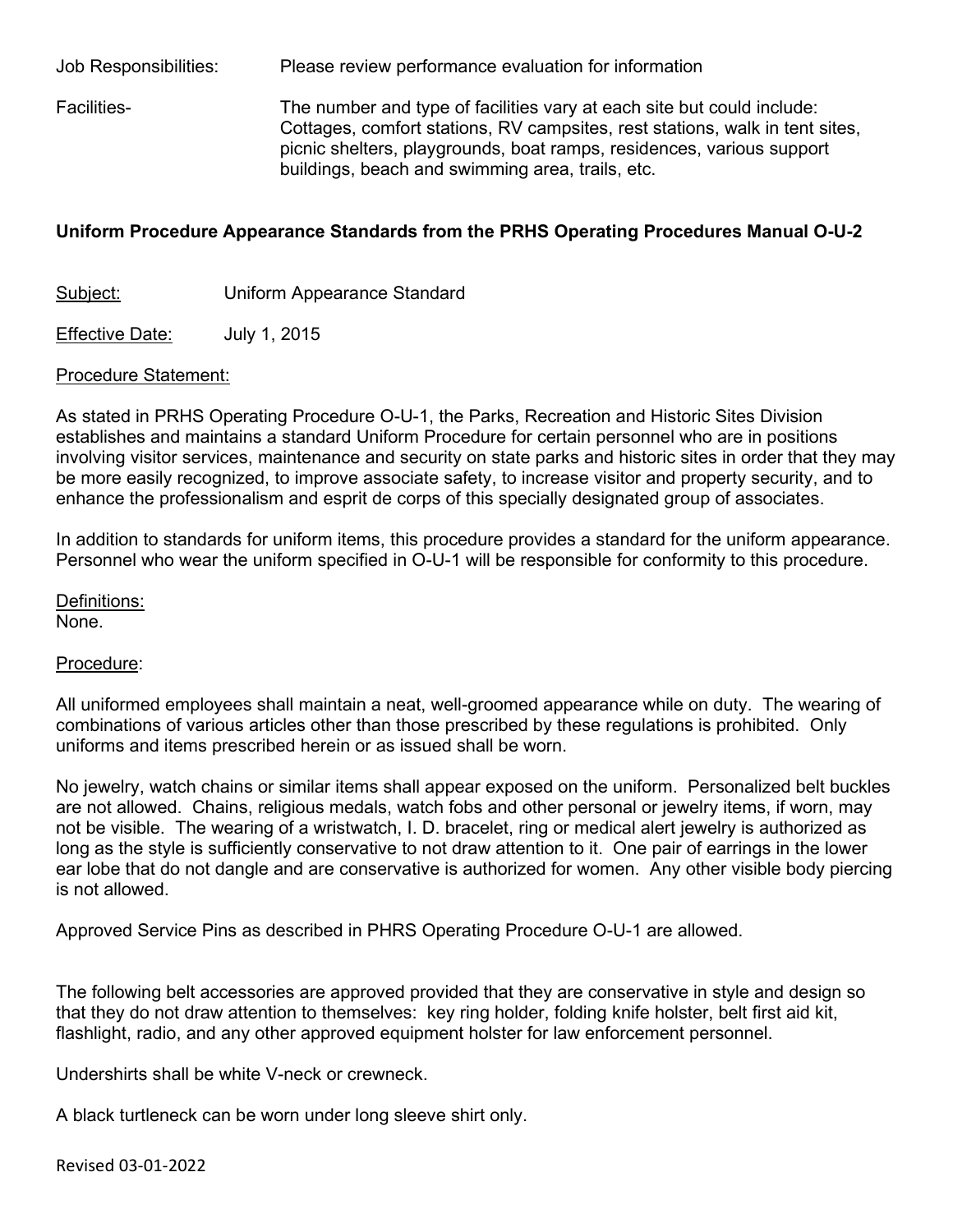Employees shall maintain a clean personal hygiene with no offensive body odor or overly strong perfumes or cologne. Employees shall begin each workday wearing a clean and wrinkle free uniform.

Associates shall keep shirt tails tucked in at all times. Short sleeve shirts shall not be rolled up. Shirts worn without a tie shall have the top button only (the tie button) unbuttoned.

Shoes and boots shall be kept clean.

#### Hair:

All employees shall maintain hair that is clean and combed in an orderly manner. Hair length for men shall be conservative as to not draw attention to it. Women may wear hair accessories that are neutral in color, conservative and do not draw attention. Prohibited hair style examples are, but not limited to, mohawk, mullet, or etched design.

#### Male Employees

Men shall maintain hair length so there is no hair below the collar or the lobe of the ear. Hair shall present a tapered appearance on the back and sides of the head. Other conservative hairstyles that meet these criteria are acceptable. Hair is to be natural in color and conservative to not draw attention to it.

Sideburns are acceptable as long as they are clean, trimmed and tapered, with the ends clean-shaven in a horizontal line. The sideburns may not extend lower than the lobe of the ears.

Mustaches are acceptable as long as they are kept trimmed and clean. Mustaches may not be grown below the corners of the mouth, nor may they be twisted or curled on the ends. Exceptions may be made by region manager for historical interpretation for any class other than L.E.

Beards are not acceptable for associates with law enforcement. This restriction, however, may be waived upon presentation of a medical doctor's written statement that shaving the beard will adversely affect the associate's health. Religious requirements will be considered. Beards on non-enforcement personnel are allowed provided they are clean and well maintained and to not pose a safety hazard.

#### Female Employees

Women shall maintain clean hair that is combed in an orderly manner. The length is not specified; however, it will be considered a violation of policy for a female associate to wear her hair in a manner, which creates a safety hazard for her or others. A female associate can be required to wear her hair up above the collar for the performance of duties when, in the opinion of her supervisor, long hair is inappropriate. Hair is to be natural in color and conservative to not draw attention to it.

Facial makeup is authorized for women provided that it is conservative in color and application. If, in the opinion of the supervisor, makeup draws attention to itself, the associate may be required to soften or eliminate it.

Fingernails shall be conservative in length (e.g., in no way hampering or impeding the associate's ability to perform his/her job duties and not drawing attention to themselves). Female employees may wear nail polish that is naturally colored and moderate in application.

Only approved ball cap or campaign hat is to be worn.

Staff should not use tobacco in front of the public or indoors. There should be a designated smoking area, which is not in front of the public, nor in front of entryways of buildings. Staff should not be in contact or speak with the public with tobacco in their mouth. Staff should not smoke in any state vehicle.

No visible tattoos are permissible.

Revised 03-01-2022